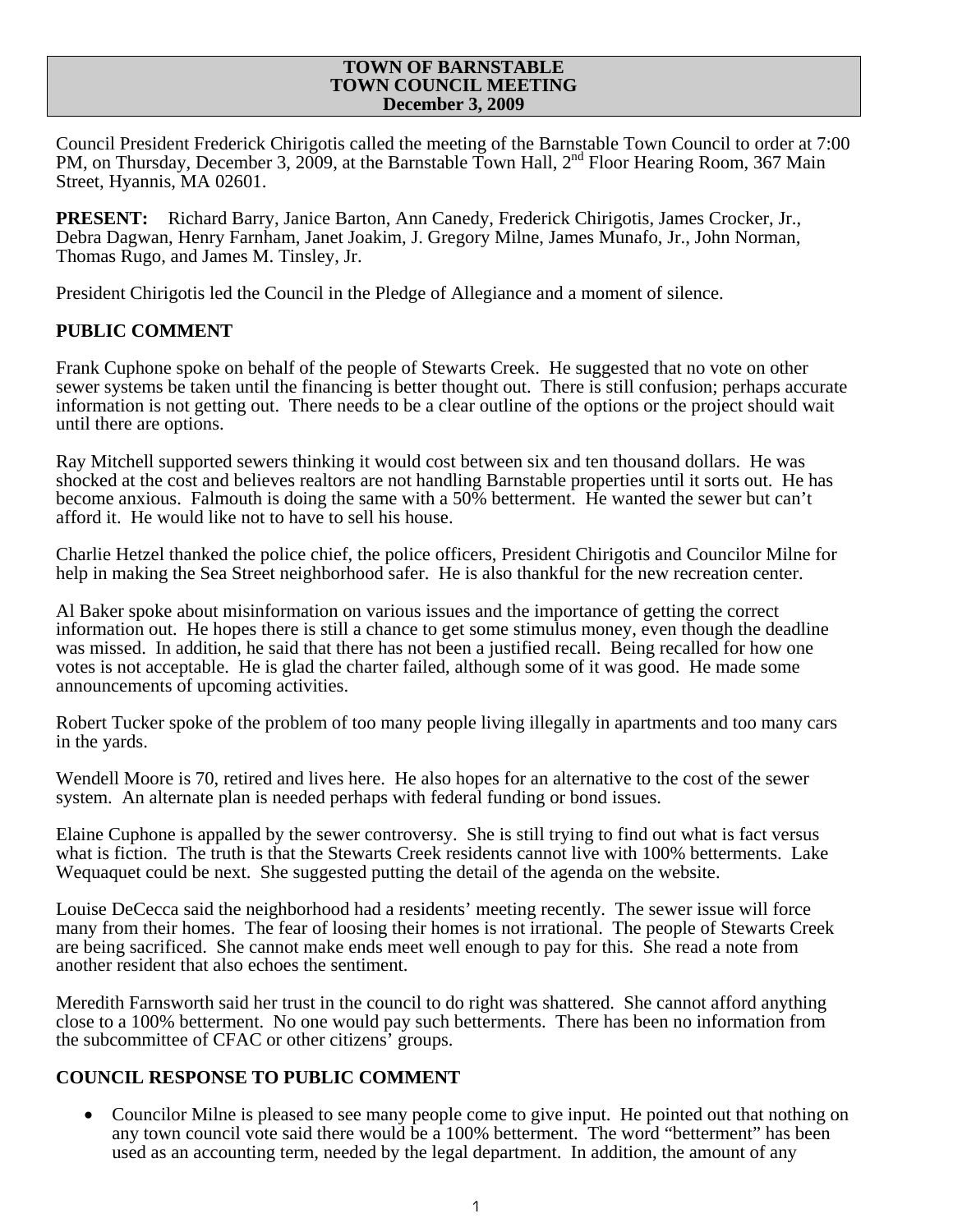betterment would be an executive decision not a legislative one. He agrees there is a need for quality information, and the Council does not get a high mark on this. Financing and stimulus money is still available. CFAC will advance a financing proposal. Milne also complemented the chief for his leadership and facilitation ability especially in the Hyannis area.

- Councilor Joakim asked about having missed the stimulus. Mark Ells, DPW Director replied that the opportunity for stimulus money has not been missed.
- 
- Councilor Tinsley pointed out that the entire agenda is on the website with all pages.<br>• Councilor Canedy explained that the CFAC committee is a long-standing committee. President Chirigotis has charged them and a citizen's group with looking into all areas of sewer financing. She apologized for not reaching out better in the past and explained that a 100% betterment has never been embraced.<br>• President Chirigotis explained the CFAC and its role. CFAC formed a three member sub-
- committee months ago, to look at all possible sewer funding options. The first meeting of the Citizens' Advisory Committee – a different group – will occur next week. CFAC will also work with them. This is where it begins and all need to work together to find a fair and equitable process.
- Councilor Rugo asked if there would be another vote to authorize funding. This would mean the door is still open. President Chirigotis said there was no policy, funding mechanism, or contracts yet. In response to Councilor Rugo, John Klimm, Town Manager, stated that any alternative funding mechanism, such as an override or a general taxing, would have to come back to the council. President Chirigotis said at that time, he will have a public workshop.

### **Coastal Resources Management Plan Report**

Robert Jones, Chairman of the Coastal Resources Management Committee presented the final draft of the report (Exhibit A) He introduced the committee present: John Fallon, Jr., property owner; George Gilmore, Dock Construction Industry; Dennis Houle, Chairman, Conservation Committee.

Once the council has reviewed the report, Jones would like a workshop scheduled for an in-depth review.

President Chirigotis thanked him and the committee for their work. He will have a workshop.

#### **Nomination of Officers**

Assistant Town Clerk Lucia Fulco explained the procedure for electing the officers.

Fulco opened the floor for nominations for the office of Town Council President.

Councilor Joakim nominated Frederick Chirigotis; Councilor Crocker seconded the motion.

A motion was duly made and seconded to close the nominations for President. **VOTE: Unanimous** 

Fulco opened the floor for nominations for the office of Town Council Vice President.

Councilor Farnham made a motion to nominate James Crocker; Councilor Munafo seconded the motion.

Councilor Barry made a motion to nominate Janice Barton; Councilor Joakim seconded the motion.

A motion was duly made and seconded to close the nominations for Vice President. **VOTE: Unanimous** 

Councilor Munafo made a motion which was seconded to suspend the rules in order to elect officers tonight.

Councilor Joakim suggested following the charter and wait to elect until the next meeting.

Councilor Milne agreed. His seat is pending the result of a recall election on the same day as the next council meeting. He would like the recall decision to take its course and suggested taking the vote once the election returns are in.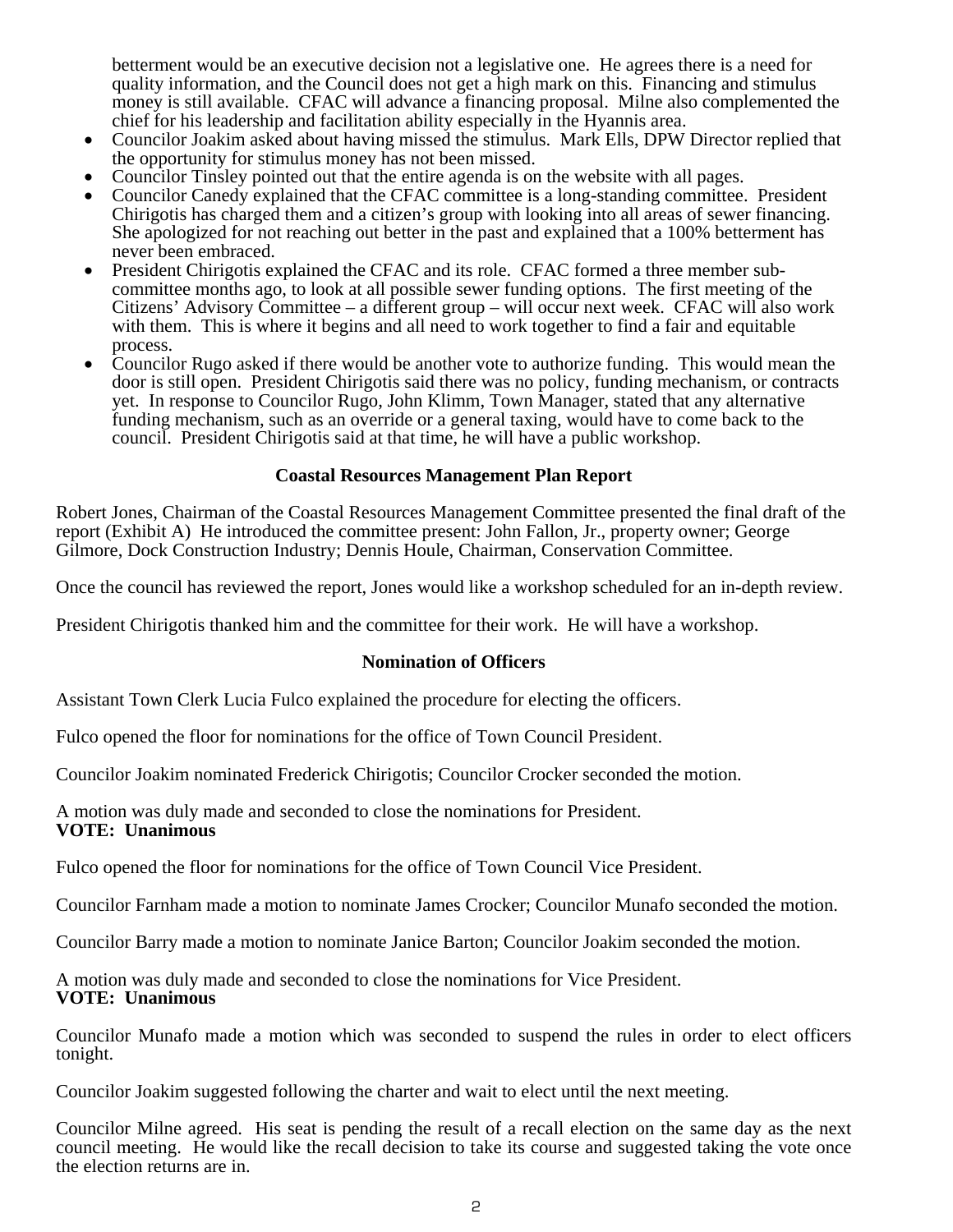Councilor Farnham pointed out that the council has suspended the rules every year. The time for the nominations has already allowed for the politics to occur. He is ready to vote today. He stated that these offices represent us, not the constituents.

Councilor Munafo clarified that the election of officers was in the Rules not the Charter. Councilor Joakim asked all to follow the Rules.

A motion was made and seconded to move the question. **VOTE: Unanimous consent** 

On the motion to suspend the rules: **VOTE: 3 Yes, 10 No (Roll Call) (Yes: Farnham, Munafo, Norman)** 

A motion was duly made and seconded to have the election at the next meeting after the announcement of the recall results.

# **VOTE: 11 Yes, 2 No (Norman, Munafo)**

# **ACT ON MINUTES**

Upon a motion duly made and seconded it was voted to accept the minutes of October 15, 2009 as amended.

# **VOTE: 11 Yes (Norman, Dagwan recused)**

Upon a motion duly made and seconded it was voted to accept the minutes of November 19, 2009 as presented

# **VOTE: Unanimous**

# **COMMUNICATIONS FROM ELECTED OFFICIALS, BOARDS, COMMISSIONS, STAFF, CORRESPONDENCE, ANNOUNCEMENTS AND COMMITTEE REPORTS**

Councilors Munafo, Canedy, Joakim, Tinsley, Farnham, Dagwan and Barry all announced a variety of Christmas activities in their villages over the next several weekends.

Councilor Barton announced the annual Memorial For The Homeless on Dec 21, and a sleep-out in tents on Dec. 18, both in memory of those who have died. She also reported that Operation In From The Streets is under the wing of the Duffy Health Center.

Councilor Milne mentioned the send-off dinner for Chris Clark also attended by Councilor Farnham. She is now working on a shellfish program for the Wampanoag Tribe. He mentioned the upcoming meeting of the Citizen's Advisory Committee on wastewater as well as thanking the Chief and Town Manager for their efforts on the meeting of the Sea Street area. BHS Red Raiders won the Thanksgiving game. In keeping with the annual tradition, this year the Falmouth Selectmen have agreed to change their "payment" when Falmouth loses, from cranberries to quahogs and maybe oysters. Delivery will occur on the  $17<sup>th</sup>$ .

Councilor Farnham suggested the council review the new fees proposed by the Growth Management Department. They have increased a lot.

Councilor Dagwan announced the Grand Opening of the United Cultures Room at the new Youth Center.

Councilor Barry thanked Tom Marcotti, Doug Kalweit and Chris Clark for their efforts on cultivating oyster in various areas over the years. It has been a great program – the best bang for the buck!

# **ORDERS OF THE DAY**

# **OLD BUSINESS**

# **2010-016 APPROPRIATION & TRANSFER \$137,500 FROM COMMUNITY PRESERVATION FUND SET-ASIDE FOR OPEN SPACE**

A motion was duly made and seconded to reschedule this item to the meeting of February 4, 2010.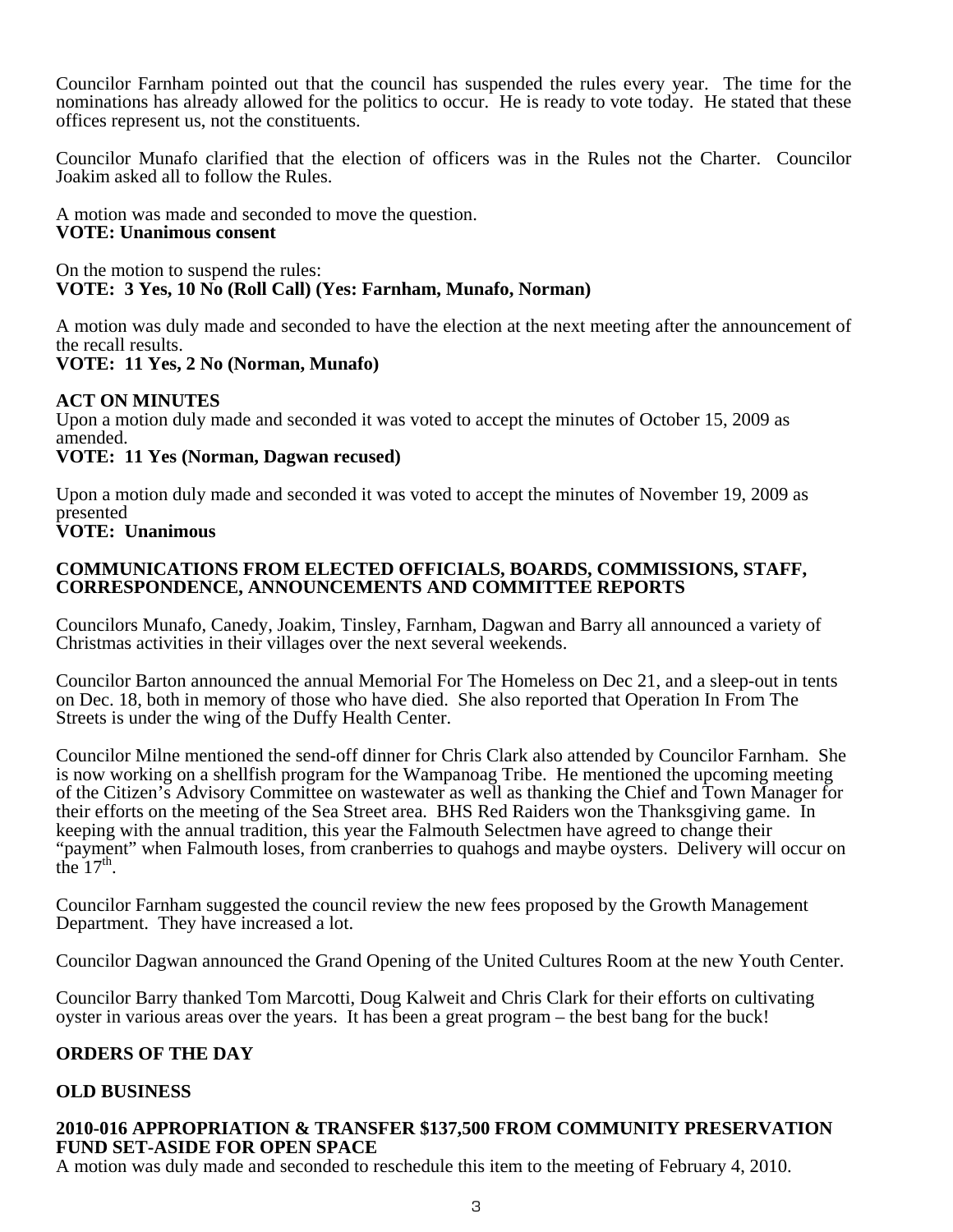Councilor Barry explained the reasoning for the postponement. There is some consternation between the Town and the DEP regarding a conservation restriction, so the town is now looking for an easement. This will provide time to get everyone on the same page.

# **VOTE: Unanimous consent**.

# **2010-049 APPROPRIATION \$40,000 FOR GRAPHIC DEPICTION – FAA REGULATED AIRSPACE**

Town Manager John Klimm gave the rationale. This will be a valuable planning tool for the town.

Bud Breault, Airport Manager, introduced Bill Richardson, contract engineer from Jacob's Engineering. Mr. Breault gave a PowerPoint presentation. (See Exhibit B).

Upon a motion duly made and seconded it was voted to open the public hearing on this item at 8:40 PM. **VOTE: Unanimous Consent** 

Al Baker liked that this was going to be paid by surplus funds. He also pointed out that the Marstons Mills airport was more an airfield. Richardson concurred that it was different from the Barnstable Municipal Airport. Breault pointed out that the funding, which is 95% reimbursable, is coming from Airport enterprise funds not surplus funds.

Upon a motion duly made and seconded it was voted to close the public hearing at 8:43 PM. **VOTE: No Objections** 

- Councilor Canedy also asked about enterprise funds. The airport enterprise fund is separate from the town enterprise fund – there is no 'savings account'. There should be no impact due to the slow economy. The airport is getting the full allotment from FAA and there should be no issue with using that allotment at this time. Canedy also asked about any future negative effect on
- airport needs if the money is used for this purpose. Councilor Munafo asked if the 95% reimbursal would be automatic. Breault explained that it is an FAA decision and there is no likelihood of denial. The mapping will be a planning tool for the
- 
- town.<br>• Farnham asked if the map will be using the FAA requirements as a base. It will.<br>• Growth Management Director Joanne Buntich had viewed a demo of the product relating to Logan Airport. The two-dimensional product can be overlaid on the town's zoning map. The product can more easily point out what the safe height is over any building within the map, making the process less cumbersome. The product will be able to assist in determining a safe height for wind turbines, etc. No immediate zoning changes are needed.<br>
• Councilor Crocker feels it is essential that this be advanced.<br>
• Councilor Milne asked if the enterprise account reimbursed town staff time. Manager Klimm said
- 
- it did not; this is an incredible benefit to the town as a whole. Without this information the staff would have to start from scratch. The money spent without the availability of this asset would far
- outweigh the money not reimbursed for staff time.<br>Attorney Charles McLaughlin encourages this to go forward. Engineer Richardson added that use of this mapping asset could be expanded to water and other areas.

A motion was duly made and seconded to move the question. **VOTE: Unanimous consent** 

### **2010-049 APPROPRIATION \$40,000 FOR GRAPHIC DEPICTION – FAA REGULATED AIRSPACE**

# Upon a motion duly made and seconded it was

**ORDERED:** That the sum of Forty Thousand Dollars and no cents (\$40,000.00) be appropriated for the purposes of funding the development of a computer GIS-based graphic depiction of Federal Aviation Administration (FAA)-regulated airspace; and that to meet this appropriation, \$40,000 be transferred from available funds within the Airport Reserve Fund, and that the Town Manager is authorized to contract for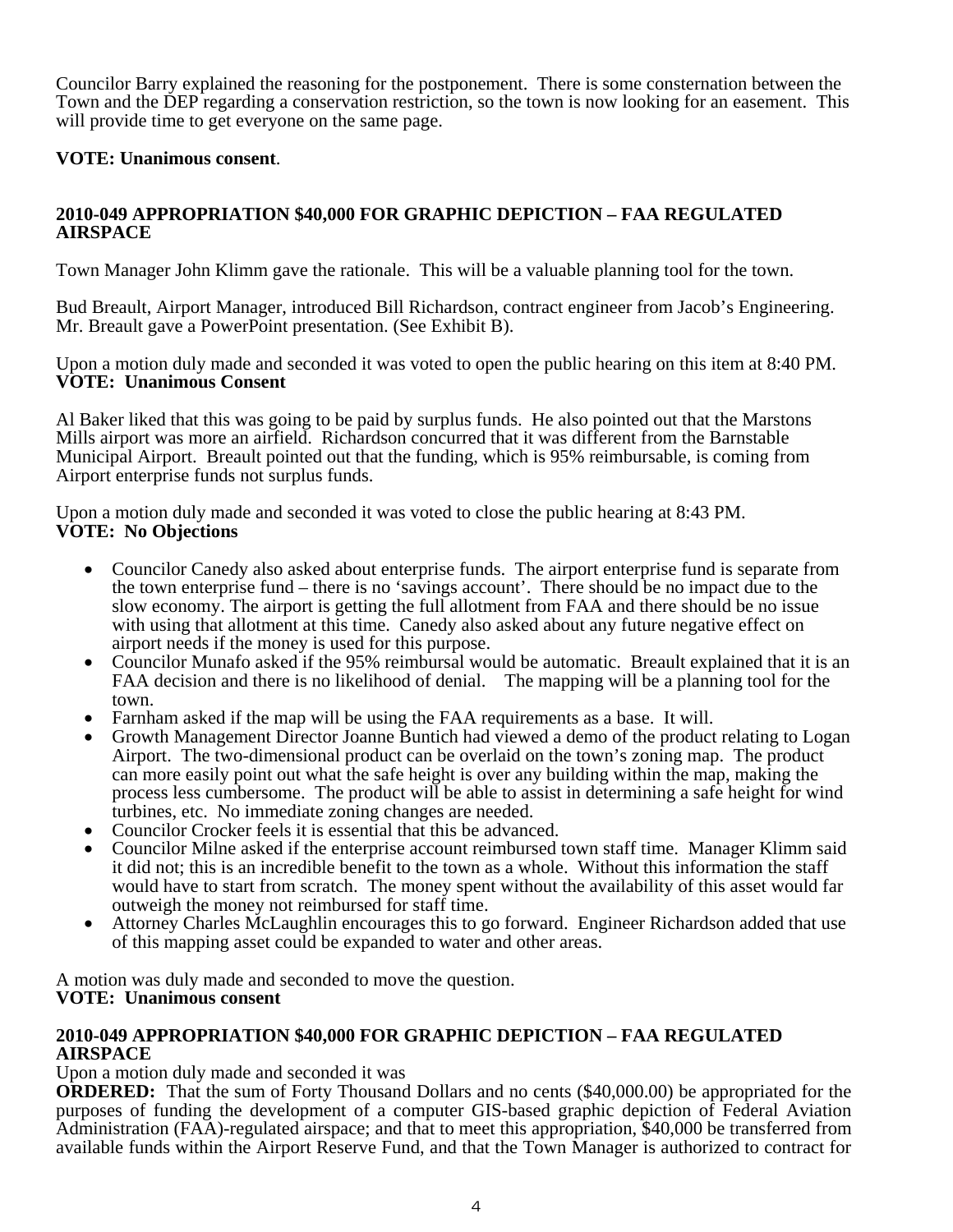and expend the Appropriation made available for this purpose, and be authorized to accept any grants or gifts in relation thereto.

# **VOTE: 13 Yes (Roll Call)**

# **2010-052 APPROPRIATION \$126,000 FOR ADDITIONAL FY10 ELECTIONS EXPENSES**

Klimm gave the rationale.

Upon a motion duly made and seconded it was voted to open the public hearing on this item at 9:00 PM. **VOTE: No Objection** 

Al Baker suggested that some of the one-time elections be combined.

Upon a motion duly made and seconded it was voted to close the public hearing at 9:02 PM. **VOTE: No objection.** 

Councilor Crocker made a motion, which was seconded, to add the following to the end of the order: "and that the Town Clerk report the true cost of said additional elections to the town council in March 2010."

# **VOTE: Unanimous**

A motion was duly made and seconded to move the question. **VOTE: Unanimous** 

#### **2010-052 APPROPRIATION \$126,000 FOR ADDITIONAL FY10 ELECTIONS EXPENSES**  Upon a motion duly made and seconded it was

**ORDERED:** That the Barnstable Town Council hereby appropriates \$126,000 for the FY 2010 Administrative Services Department budget and that this amount be used to cover the costs associated with conducting five additional elections in FY 2010; and that the Town Clerk report the true cost of said additional elections to the town council in March 2010.

# **VOTE: 13 Yes (Roll Call)**

# **2010-057 ADOPT THE BUDGET POLICY FOR FY11**

Klimm gave the rationale. There are some very minor changes. He is not wanting to rush this.

- Councilor Canedy believed the revenue sharing with the school department salary increases, etc. - was going to be revisited. It could be adopted with the exception of section 1d. There needs to be a workshop and real discussion on the issue. • Councilor Munafo said the council did not give the Manager guidelines on negotiating the revenue
- 
- sharing priorities.<br>
Councilor Farnham recalled a meeting where the budget was discussed, but was not sure if this piece had been discussed. He asked how the Manager and Finance Director Milne would like the council to proceed. • Manager Klimm said some areas of the administrative code have been rewritten. He is not trying
- to rush the budget policy but needs a decision on whether to have a review meeting.
- Councilor Farnham agreed that is a most important issue and suggested possibly a Saturday workshop. • Councilor Canedy suggested a Saturday in early January for a discussion of item 1d.
- 
- Councilor Munafo concurs with a special meeting. Councilor Crocker is also concerned with items 1c and 1j. Councilor Joakim agrees with Crocker. What happens if this is not adopted between now and first January? Klimm stated that it would be a very big problem.
- Councilor Munafo suggested December  $17<sup>th</sup>$  since the budget policy needs to be adopted before January 1. Councilor Rugo suggested the next Thursday. Councilor Barton suggested starting the regular council meeting earlier. Councilor Farnham suggested starting at five. Councilor Barry suggested everyone send in their concerns beforehand to save time.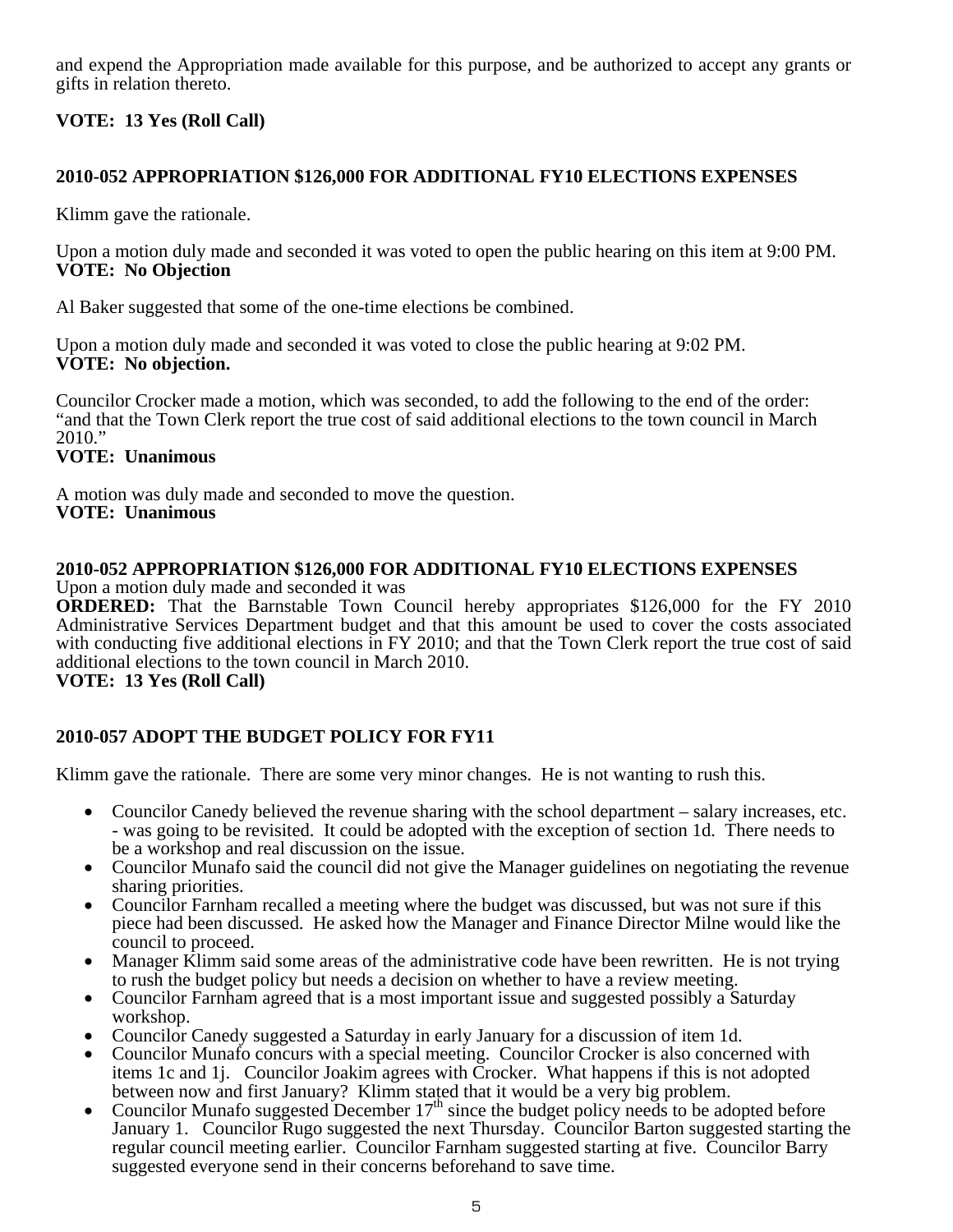An informal vote was taken to meet on Dec. 17, 2009 at 5:00PM for a FY 2011 budget policy discussion. **VOTE: Majority in favor** 

A motion was duly made and seconded to postpone Item 2010-057 to Dec 17, 2009. **VOTE: Unanimous** 

# **B. NEW BUSINESS**

### **2010-059 GRANT ACCEPTANCE - \$3,000 FROM CAPE COD COMMISSION**

Upon a motion duly made and seconded it was

**RESOLVED**, that the Town Council hereby accepts a grant award in the amount of \$3,000.00 from the Cape Cod Commission to be used to engage the services of an housing development consultant for the 46 Pearl Street project

Manager Klimm gave the rationale.

Councilor Farnham asked what resulted from the purchase of the 46 Pearl Street project.

Joanne Buntich said that 50 Pearl Street is artists' workspace. Forty-six Pearl Street is also artist work space and the artist lives in the rear. The town has staff on board to do the predevelopment and monitoring, but not in the development area. This allows a notch up on the expertise which is critical.

A motion was duly made and seconded to move the question. **VOTE: Unanimous** 

**On Item 2010-059: VOTE: 12 Yes, 1 No (Farnham)** 

# **2010-060 GRANT ACCEPTANCE - \$3,360 FROM CAPE COD COOPERATIVE EXTENSION**

Upon a motion duly made and seconded it was

**RESOLVED:** That the Town Council hereby accepts a Cape Cod Cooperative Extension Wildfire Assessment and Preparedness Program Land Management and Wildfire grant in the amount of \$3,360 for phase I of selective invasive plant management at the "Field of Dreams", West Barnstable Conservation Area

Manager Klimm gave the rationale.

- Councilor Munafo asked if work previously adopted is being done because of the grant. Consumer Affairs Director, Thomas Geiler said it builds on the county grant and maximizes the funds to do the regular maintenance and to bring the area back to a "field view." The money is
- available and comes back twice. Councilor Crocker is confused about the matching requirement which doesn't match. Geiler explained that the \$1,260 is a requirement of participation from the town; match may not be the best word. The town will already be spending the  $$1,260$ ; now we have more. The total spent will be \$4,620.

A motion was duly made and seconded to move the question. **VOTE: Unanimous** 

### **On 2010-060: VOTE: Unanimous**

John Klimm recognized Tom Geiler who will be honored tomorrow for 35 years of service to the Town.

Councilor Norman recused himself for the following item.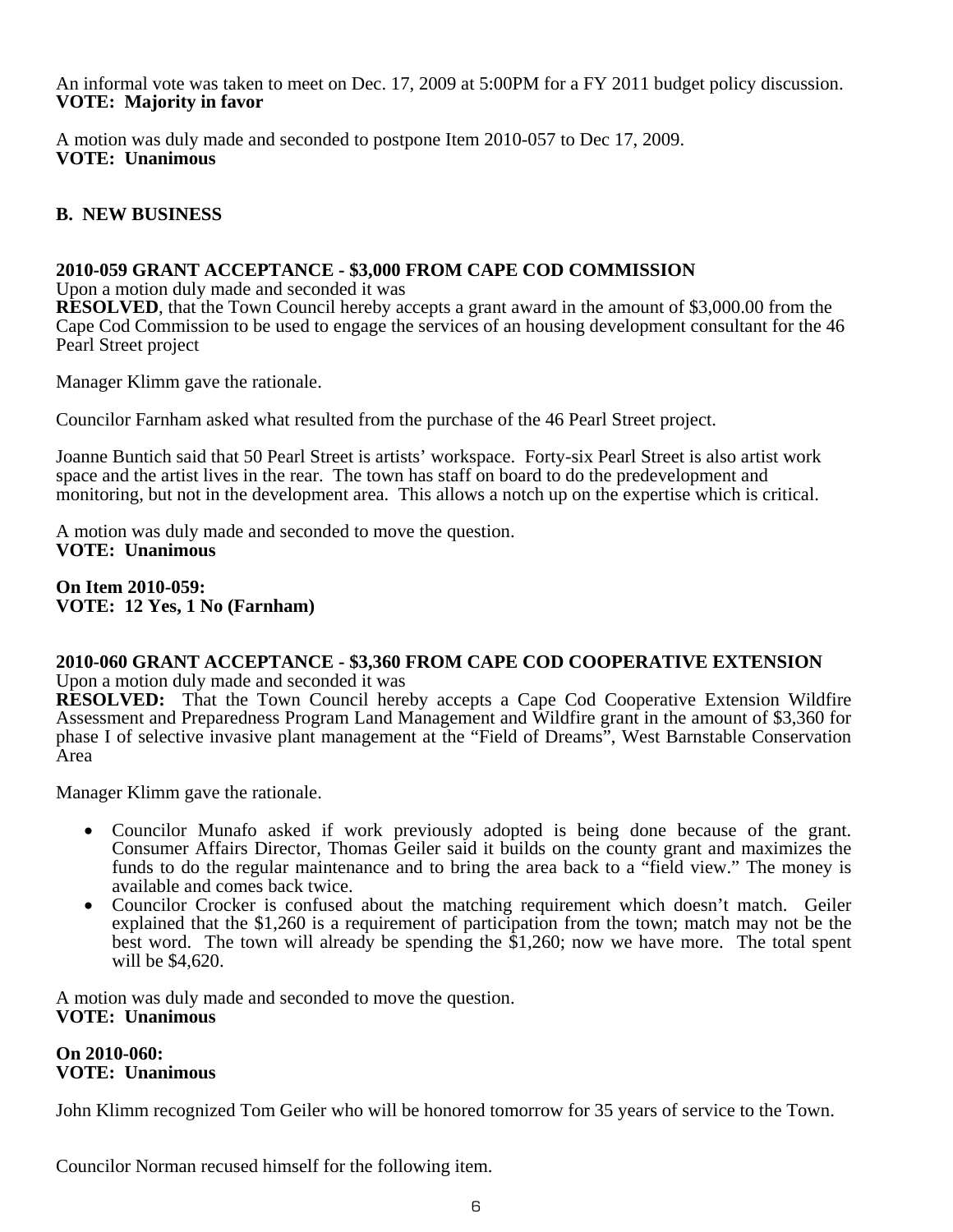# **2010-061 FY10 SNOW & ICE REMOVAL OVERDRAFT ORDER**

Upon a motion duly made and seconded it was

**ORDERED:** That pursuant to Chapter 44, Section 31D MGL, which provides for the ability of the Town to incur liability and make expenditures for any fiscal year in excess of appropriation for snow and ice removal; the Town Council approves expenditures in excess of available appropriation for snow and ice removal for fiscal year 2010, subject to further approval action by the Town Manager.

Manager Klimm gave the rationale.

Councilor Farnham pointed out that it is a standard item and appreciated the amount being appropriated;

A motion was duly made and seconded to move the question. **VOTE: Unanimous** 

#### **On 2010-061: VOTE: Unanimous (Norman recused)**

Councilor Norman returned to the hall.

# **2010-062 DCPC IMPLEMENTING REGULATIONS – CRAIGVILLE BEACH DISTRICT**

Upon a motion duly made and seconded this item was referred to the Planning Board for a public hearing.

- Councilor Canedy asked about the process at this point. Buntich explained that the Planning Board hears this item and votes when they are done. It comes back to the council for its own public hearing. It is like a new DCPC but has to be done within the time frame of the Cape Cod
- Commission moratorium. Councilor Crocker asked about the Planning Board sub-committees and process. Buntich said it is basically the same item: dates have changed and some other citations have changed. The Planning Board is comfortable with the regulations and it will be an open process of public hearing at their
- regular meetings. Councilor Munafo asked about public workshops/meetings. Buntich explained that it is the same ordinance; the public process is now public hearings which will be done by the Planning Board; then the council will have its own public hearing process. Buntich assures the council that all the legal public procedures have been followed.<br>Councilor Farnham asked if this is the final document that was submitted before. Buntich
- confirmed that it was the same. However, there is nothing preventing new amendments. Buntich explained that it is not a joint hearing process; the Planning Board will recommend; the council can still amend after that. The Planning Board does not have to check back in. Council has the final word.

### **On Item 2010-062 VOTE: Unanimous**

# **2010-063 APPROVAL OF A CONSERVATION RESTRICTION IN BARNSTABLE VILLAGE (WELSH & MITCHELL, GRANTORS)**

### **2010-064 APPROVAL OF A CONSERVATION RESTRICTION IN BARNSTABLE VILLAGE (KAESS GRANTORS)**

Jaci Barton from the Barnstable Land Trust made the presentation for both items via a PowerPoint presentation (See Exhibit C)

There are many similarities, from the difficult curve on Route 6A, to abutting the Sandy Neck/Barnstable Harbor area. Families have owned the houses and they are historic; the property tax consequences are minimal to none. An access trail is proposed on the Mitchell parcel. Liability to the owners is huge. In this case the insurance will be paid by the Trust. The Kaess property can be used to store boats and park cars. Land is significant and needs to be preserved. The Cape is sunk if there is a loss of the